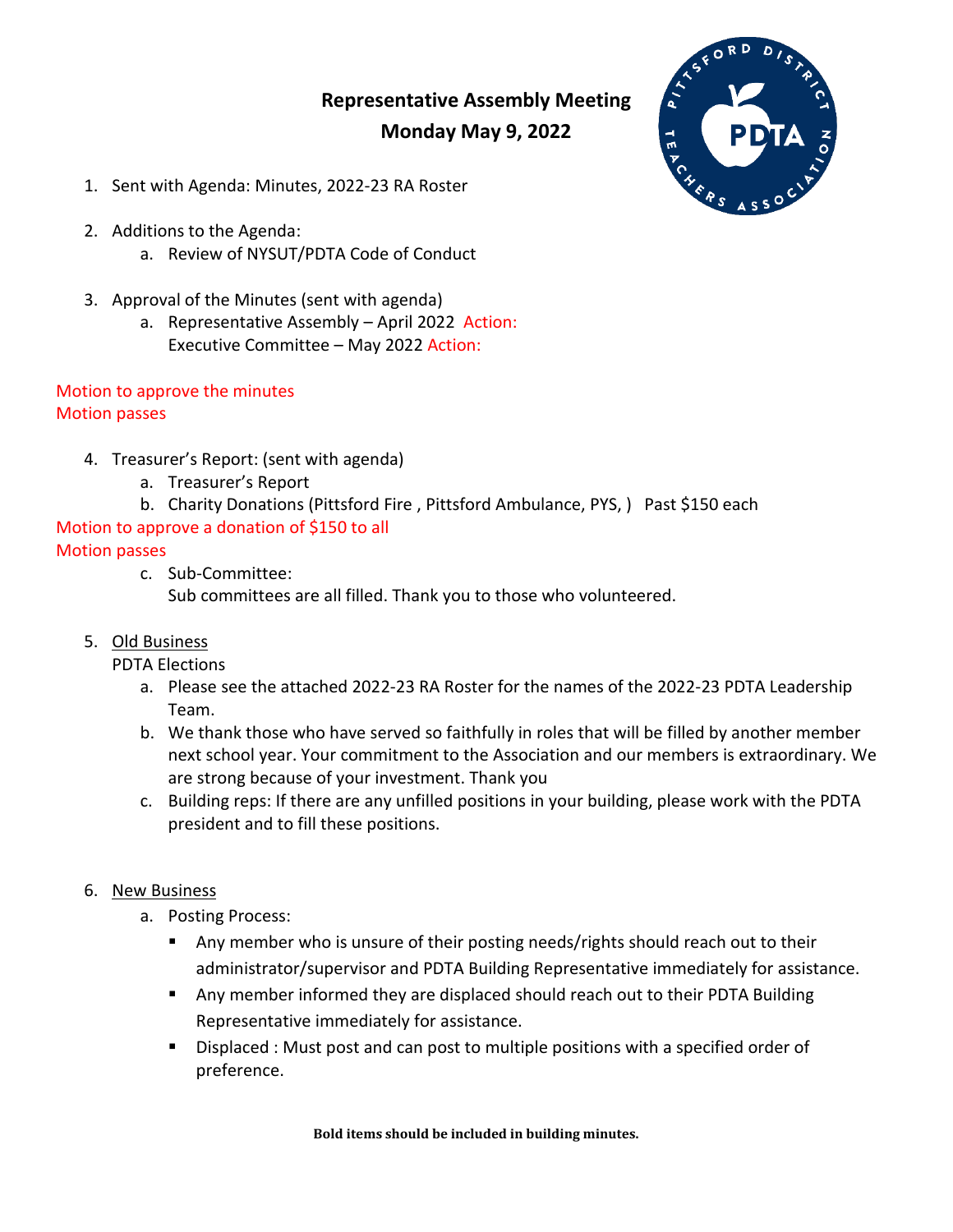- **Members can post in multiple rounds until settle into desired position or posting cycle** closes.
- "Post" to jobs in your seniority area if full-time and "Submit Letter of Interest" for jobs in another seniority area or if currently part-time.
- Recommended to communicate with current administrator.
- **Point of consideration: If needed in the future, part-time staff are excised/reduced prior to** full-time staff; no matter the individual's seniority level.
- b. Filling of District Committee Representation for PDTA
	- o DPT [Selected by PDTA to 3-Yr Term] : Tammy Keller (SHS)
	- o IAC [Selected by PDTA to 3-Yr Term] : Liesa Ehrlich
	- o ILC [Elected by Building Members to 3-Yr Term]: Jessica Bonadio (JRE) ,

Amanda Kirkebye (PRE) , Liesa Ehrlich (BRMS) , Tish Romas (MHS) ,

Monica Gebell/Brian Shafer (SHS)

- c. Multi-Factor Authentication for IC will be rolling out in all buildings throughout the next few weeks. PDTA has been working with CIO to streamline, communicate and pilot the mandated initiative.
- 7. Committee Reports

**Important: All End of the year Committee Reports are due to Karen Kalinowski by the Friday prior to next RA (June 10th). The report should be written in such a manner that someone could pick it up and know the "what?", "when?" and "how?" of your role in an emergency.** 

a. Communications: **Please keep all submissions for the May Speak Out brief and focused on the intended content.**

| <b>Speak</b> | Submission      | Publication |
|--------------|-----------------|-------------|
| Out          | <b>Deadline</b> | Date        |
| May          |                 | 12          |
| June         | 20              | フ3          |

- b. Extracurricular (Katie Shea)
	- **i. Committee has met twice**
- c. Health and Safety (Emily Natoli-Burns)
	- i. Continuing to work with NYSUT to obtain direction regarding the securing of doors in large spaces that are not equipped with intruder locks. We are attempting to get answers to direct our advocacy and conversations with the district.
	- ii. Contact tracing has not been lifted in schools as per the NYDOH. This has eliminated for other spaces, but not schools. Thus, lunch structures will remain the same.
	- iii. Despite NYSUT/PDTA advocacy, Governor Hochul appears intent on leaving the COVID Testing Mandate for those who did not provide evidence of vaccination in place for the remainder of school year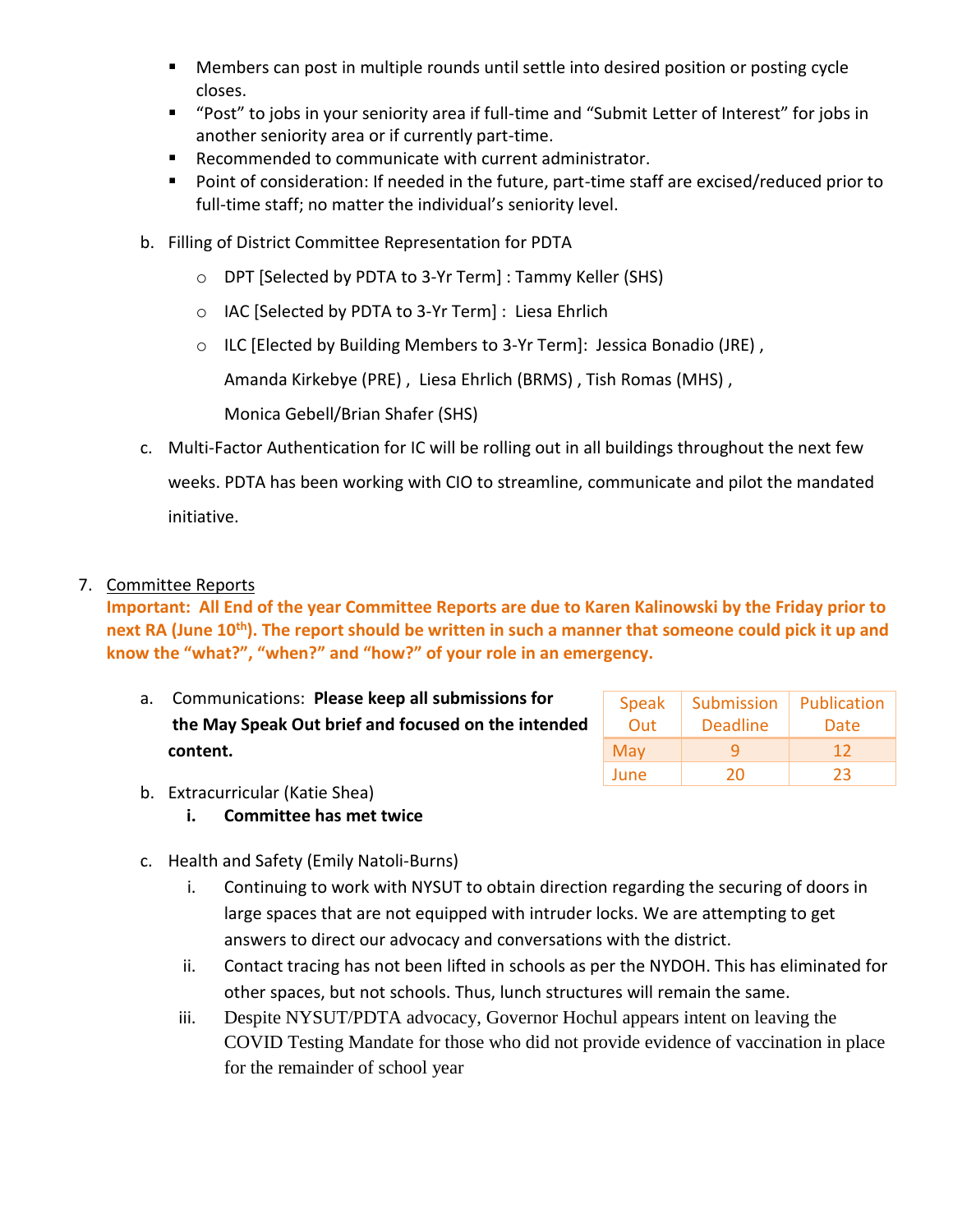- d. Membership (Paul LeVan)
	- i. Done with the membership drive
	- ii. 100% membership of teachers
	- iii. Dwayne will inform non-members of their union rights as a non-member
- e. Political Action (Karen Grace)
	- i. Endorsement: Please follow PDTA social media and speak out for PDTA endorsement information, and lawn sign distribution
- f. Professional Advancement (Cindy Merrifield)
	- i. No report
- g. Professional Growth (Julie Barker)
	- i. Deadline for completing PD hours is May  $31<sup>st</sup>$
- h. Public Relations (Nina Talamo) Chicken BBQ from King's Catering this year! Tuesday May 17th from 4-7pm at Barker Road. Dinners are \$15 on site.
- i. Special Events (Shari Ebert) Retirement Party and 20-year reception is May 19th
- 8. Special Reports

#### President:

- a. Important dates:
	- Retirement Party May 19, 2022 4:30PM @ Eagle Vale
	- Tenure Reception:
		- i. *Pre-BOE meeting Tenure Recognition Reception 6:00pm Monday, May 24, 2022.*

BRE McCluski Room

- ii. *BOE meeting (7:00-7:15) : the official tenure approval will take place.*
- Graduation : Saturday, June 25, 2022

Executive Vice President:

- a. Student Benefit Fund Forms are electronic and found exclusively on [www.pdta.org](http://www.pdta.org/)
- b. Social Media FB page (Pittsford District Teachers Association), Twitter (@PDTAunion)

Vice President-Negotiations

a. Next PAC meeting May 16<sup>th</sup> 3:30-7:00 SHS Room 303